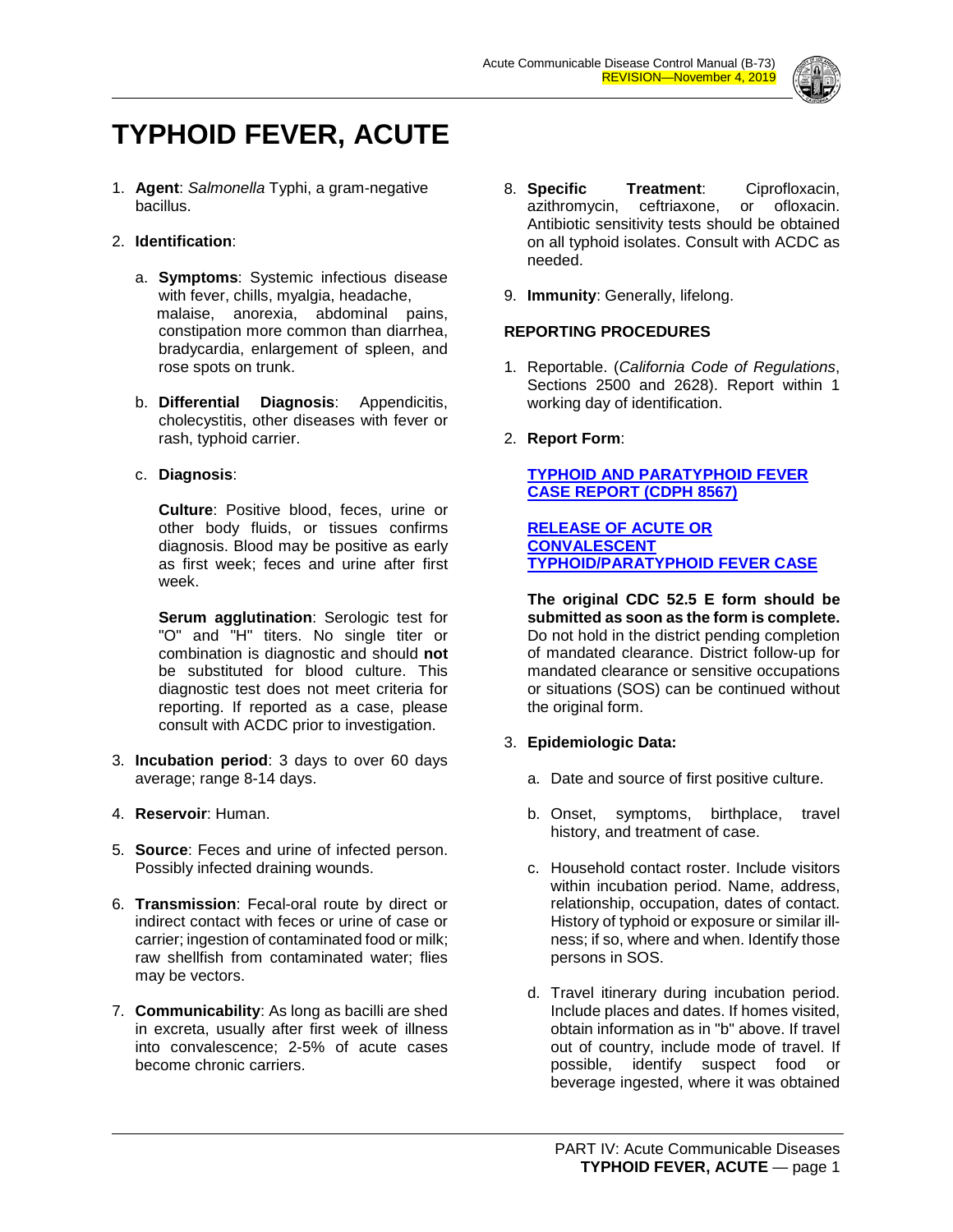

and how contaminated (e.g. street vendor or tap water).

e. If case occurred in commercial travel group, investigate all members of group.

### **CONTROL OF CASE, CONTACTS & CARRIERS**

Contact on day of report to determine if sensitive occupation or situation (SOS) involved; otherwise, investigate within 3 days. For definition of SOS, see B-73, **Part I**, Section 12. Individuals living in a group setting, including a skilled nursing or intermediate care facility, are considered to be in a sensitive situation.

Protection of the public health is a priority in management of SOS. Reasonable efforts to contact the case must be made by the PHN. If unable to locate or if case is uncooperative, refer to PHI in a timely manner to assist in locating case and determining SOS.

Public Health Nursing Protocol:

Home visit is required – a face to face interview is required.

Refer to "Public Health Nursing Home Visit REQUIRED Algorithm" (B-73 Part IV Public [Health Nursing Home Visit Protocol\)](http://publichealth.lacounty.gov/acd/procs/b73/HomeVisitProtocol.pdf).

#### **Case cannot be released from supervision until cleared according to public health law.**

Prior written approval from the Area Medical Director, after consultation with ACDC is required before any admission to a skilled nursing or intermediate care facility (B-73, **Part II**, Section 2A).

# **CASE:**

- 1. **Precautions**: Blood/body fluids and enteric until clinical recovery.
- 2. **Sensitive Occupation or Situation**: Remove from work until **3** consecutive feces and urine cultures taken at least 24 hours apart, **beginning at least 1 week after discontinuation of specific therapy and not earlier than 1 month from onset**, are negative for *S.*  Typhi at **Public Health Laboratories.**
- 3. **Non-sensitive Occupation or Situation**: Do not remove from work. Collect 3 consecutive feces and urine cultures at least 24 hours apart, **beginning at least 1 week after discontinuation of specific therapy and not earlier than 1 month from onset,** are negative for S. Typhi at **Public Health Laboratory.**
- 4. If **any** one of the clearance specimens is positive for typhi/paratyphi, the case must begin surveillance for convalescent carrier. A set of stool and urine should be collected at **one month** intervals until **three consecutive negative** sets are obtained. The case should be managed as such and continue to have monthly cultures until convalescent carrier clearance is completed or the case has been shedding for over 12 months at which time the case must be reported and followed as a chronic carrier.

#### **CONTACTS**:

Household members or persons who share a common source.

- 1. **Sensitive Occupation or Situations:**
	- a. **Symptomatic**: Remove from work until 2 consecutive feces and urine cultures are taken at least 24 hours apart, are negative. Then may return to work with weekly negative specimens of feces until case released or contact with case broken.
	- b. **Asymptomatic**: Remove from work until **2** consecutive feces and urine cultures are, taken at least 24 hours apart, are negative. Then, may return to work with weekly negative specimens of feces until case released or contact with case broken. If contact to carrier, consult ACDC.
- 2. **Non-sensitive Occupations**: May continue to work. Obtain **2** consecutive feces and urine cultures at least 24 hours apart for additional case finding or identification of carriers.